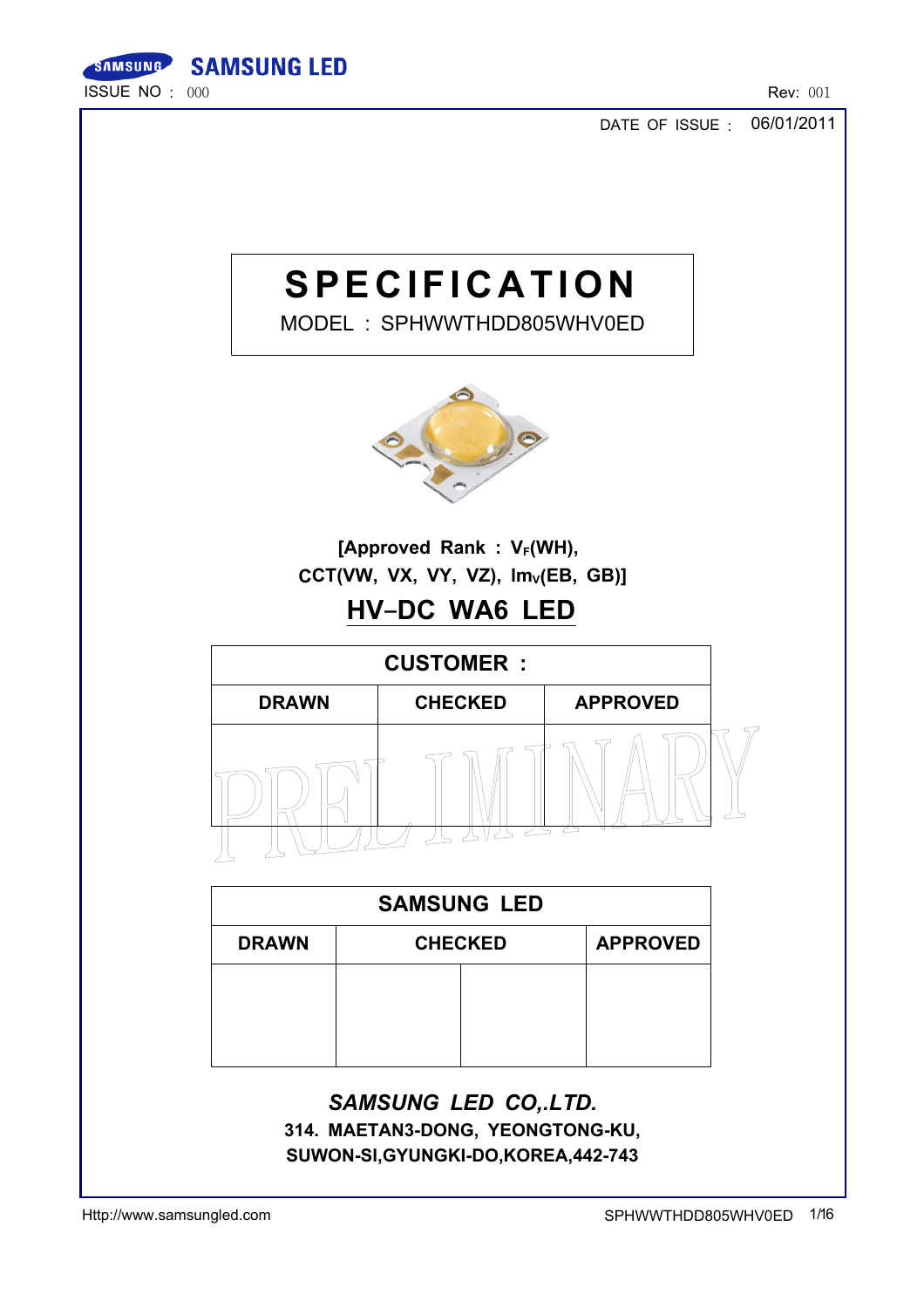

### **Contents**

|                | 1. Product Outline                             | --------------------     | 3        |
|----------------|------------------------------------------------|--------------------------|----------|
|                | 2. Absolute Maximum Rating                     | ---------------          | 3        |
| 3 <sub>1</sub> | Characteristics                                | ---------------------    | 3        |
|                | 4. Typical Characteristics Graph               | -------------            | 6        |
| 5.             | Outline Drawing & Dimension                    | --------------           | 8        |
| 6.             | Reliability Test Items & Conditions            |                          | 9        |
|                | 7. Label Structure                             | ----------------------   | 10       |
|                | 8. Lot Number                                  | ------------------------ | 10       |
| 9.             | <b>Tray Dimension</b>                          |                          | 11       |
| 10.            | <b>Carton Box</b><br>11. Aluminium Packing Bag |                          | 12<br>14 |
| 12.            | <b>Precaution For Use</b>                      |                          | 15       |
| 13.            | <b>Revision History</b>                        |                          | 16       |
|                |                                                |                          |          |
|                |                                                |                          |          |
|                |                                                |                          |          |
|                |                                                |                          |          |
|                |                                                |                          |          |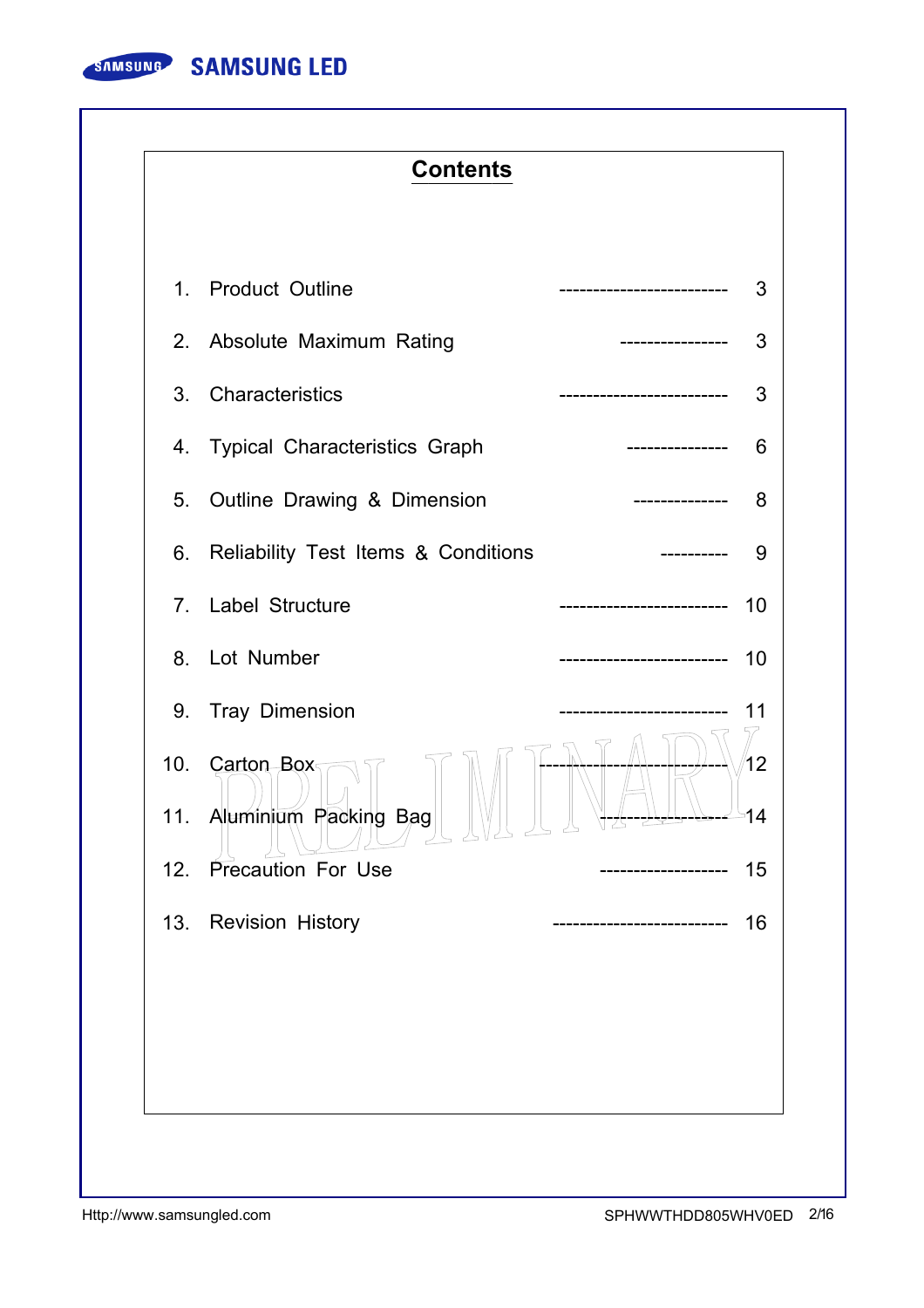### SAMSUNG SAMSUNG LED

### 1. Product Outline

- 1) Features
	- · 11W HVDC LED : 25.25 x 20.25 x t 6.9 (mm)
	- $\cdot$  Wide Beam Angle (  $\triangle$ θ : 134° x 134°) for uniform illuminance
	- · InGaN/GaN MQW LED with long-time reliability
	- $\cdot$  Lead (Pd) free product RoHS compliant

### 2) Applications

- · Substitution for Incandescent lamp
- · Substitution for Fluorescent lamp
- · Substitution for Signal lamp
- · Other applications

### 2. Absolute Maximum Rating

| (Pulse width t 	less 10msec, Duty ratio=0.06, $T_a=25^{\circ}$ ) |  |
|------------------------------------------------------------------|--|
|                                                                  |  |
|                                                                  |  |
|                                                                  |  |
|                                                                  |  |

### 3. Characteristics

1) Electro-Optical characteristics

 $(T_a : 25^{\circ}C)$ 

| <b>Item</b>                 | <b>Unit</b> | <b>Condition</b>          |           | Rank           | <b>Min</b> | <b>Typ</b>  | <b>Max</b> |
|-----------------------------|-------------|---------------------------|-----------|----------------|------------|-------------|------------|
| Luminous Flux <sup>2)</sup> | Im          | $I_F = 460 \text{mA}^{1}$ | ED        | EB             | 700        |             | 800        |
|                             |             |                           |           | <b>GB</b>      | 800        |             | 900        |
| Forward Voltage $(V_F)$     | $V^{3)}$    | $I_F = 460 \text{mA}$     | <b>WH</b> |                | 17         |             | 18         |
| <b>CCT</b>                  | K           | $I_F = 460 \text{mA}$     |           | V <sub>0</sub> |            | 30004)      |            |
| <b>CRI</b>                  |             | $I_F = 460 \text{mA}$     |           |                | 80         |             |            |
| View Angle <sup>5)</sup>    | $\circ$     | $I_F = 460 \text{mA}$     |           |                |            | $134^\circ$ |            |

Notes:

- 1) Samsung LED tested in pulsed condition. T<sub>J</sub>=25℃, pulse width is 10ms at rated test current.
- 2) Samsung LED has ±10% tolerance of flux measurements.
- 3) Samsung LED has ±5% tolerance of forward voltage measurements.
- 4) Samsung LED has ±5% tolerance of CCT measurements.
- 5) Samsung LED tested in DC=460mA after Iuminous flux is saturated.
- 6) Samsung LED has ±0.15 mm tolerance on device dimensions.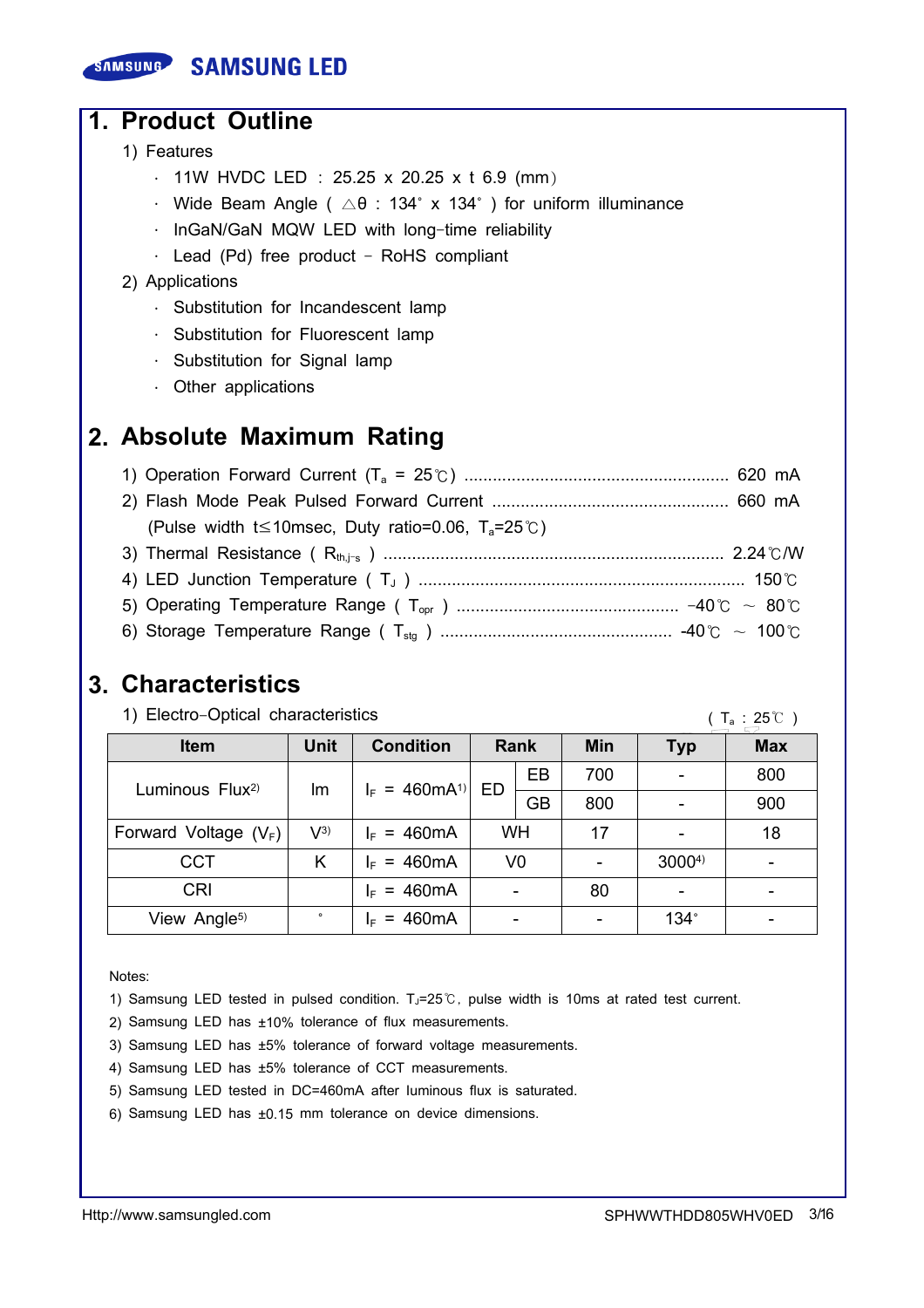

### 2) Electro-Optical characteristics

| Power      | If $(mA)$                | Vf(V)                                  | <b>CCT</b> | Flux (Im) | Lm/W      | <b>CRI</b> |     |       |
|------------|--------------------------|----------------------------------------|------------|-----------|-----------|------------|-----|-------|
|            |                          |                                        | CW(5000K)  | 665       | 133       | $70+$      |     |       |
| 5W         | 310                      |                                        | WW(4000K)  | 575       | 115       | $80+$      |     |       |
|            |                          | 17.2                                   | WW(3000K)  | 520       | 104       | $80 +$     |     |       |
|            |                          |                                        | WW(2700K)  | 505       | 101       | $80+$      |     |       |
|            |                          |                                        | CW(5000K)  | 780       | 130       | $70+$      |     |       |
| 6W         | 360                      |                                        | WW(4000K)  | 672       | 112       | $80+$      |     |       |
|            |                          | 17.3                                   | WW(3000K)  | 612       | 102       | $80 +$     |     |       |
|            |                          |                                        | WW(2700K)  | 594       | 99        | $80+$      |     |       |
|            |                          |                                        | CW(5000K)  | 896       | 128       | $70+$      |     |       |
| 7W         | 410                      | 17.4                                   | WW(4000K)  | 770       | 110       | $80+$      |     |       |
|            |                          |                                        | WW(3000K)  | 700       | 100       | $80+$      |     |       |
|            |                          |                                        | WW(2700K)  | 679       | 97        | $80+$      |     |       |
|            |                          |                                        |            |           | CW(5000K) | 1,000      | 125 | $70+$ |
| 8W         | 460                      | 17.6                                   | WW(4000K)  | 864       | 108       | $80+$      |     |       |
|            |                          |                                        | WW(3000K)  | 784       | 98        | $80+$      |     |       |
|            |                          |                                        | WW(2700K)  | 760       | 95        | $80+$      |     |       |
|            |                          |                                        | CW(5000K)  | 1,107     | 123       | $70+$      |     |       |
|            | 9W<br>510                | 17.75                                  | WW(4000K)  | 954       | 106       | $80 +$     |     |       |
|            |                          | WW(3000K)<br>864                       | 96         | $80 +$    |           |            |     |       |
|            |                          |                                        | WW(2700K)  | 837       | 93        | $80+$      |     |       |
|            |                          |                                        | CW(5000K)  | 1,200     | 120       | $70+$      |     |       |
| <b>10W</b> |                          |                                        | WW(4000K)  | 1,040     | 104       | $80+$      |     |       |
|            | 560<br>17.9<br>WW(3000K) | 940                                    | 94         | $80+$     |           |            |     |       |
|            |                          |                                        | WW(2700K)  | 910       | 91        | $80+$      |     |       |
|            |                          |                                        | CW(5000K)  | 1,298     | 118       | $70+$      |     |       |
| <b>11W</b> |                          | WW(4000K)<br>620<br>18.05<br>WW(3000K) | 1,122      | 102       | $80+$     |            |     |       |
|            |                          |                                        |            | 1,012     | 92        | $80+$      |     |       |
|            |                          |                                        | WW(2700K)  | 979       | 89        | $80+$      |     |       |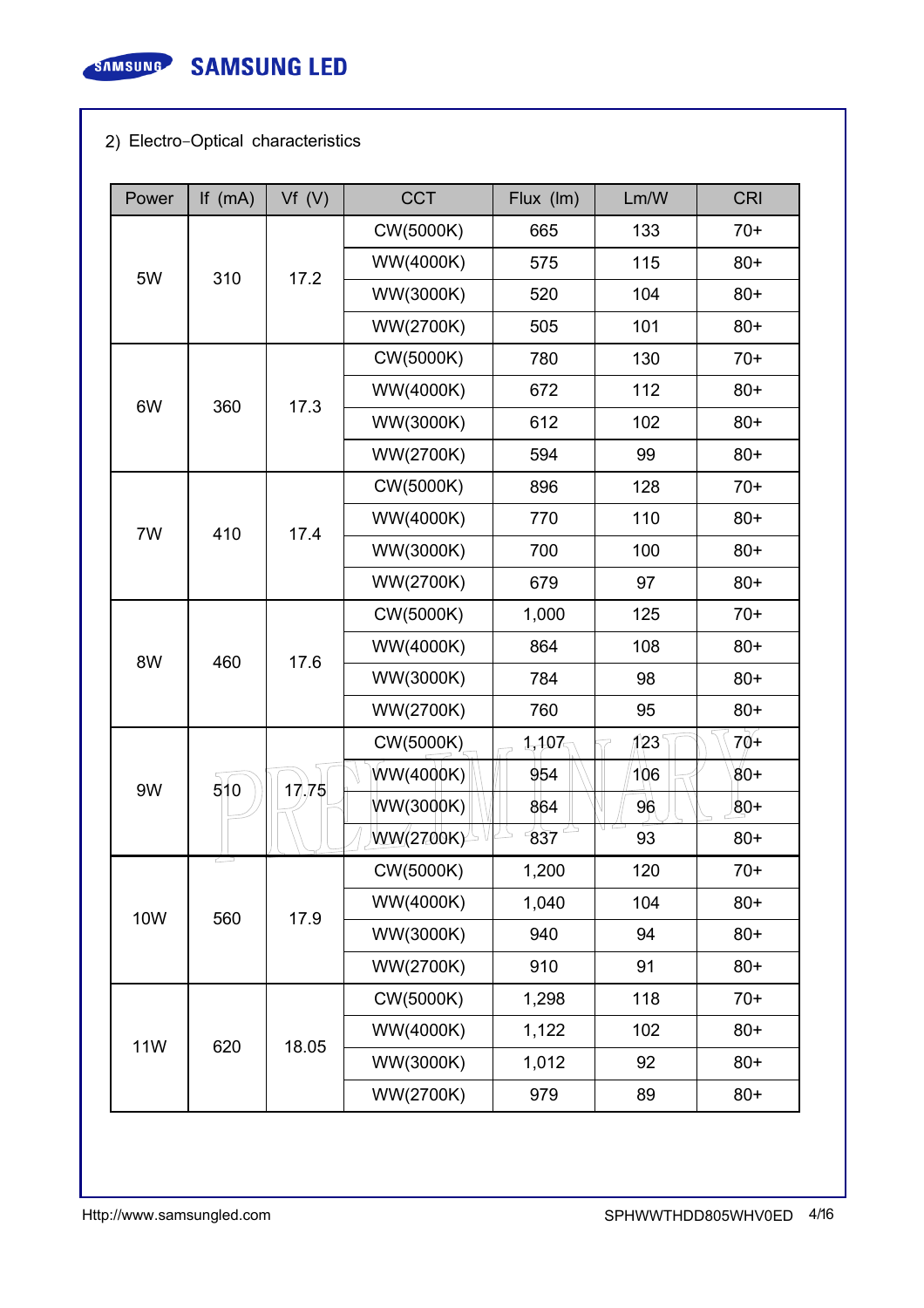

**SAMSUNG SAMSUNG LED** 

### 3) Chromaticity Diagram

### ( T<sup>a</sup> : 25℃ )

| Table |           | V <sub>0</sub>                                                               |        |  |
|-------|-----------|------------------------------------------------------------------------------|--------|--|
|       |           | CIE X                                                                        | CIE Y  |  |
|       |           | 0.4431                                                                       | 0.4213 |  |
|       |           | 0.4345                                                                       | 0.4033 |  |
|       | <b>VW</b> | 0.4223                                                                       | 0.3990 |  |
|       |           | 0.4299                                                                       | 0.4165 |  |
|       |           | 0.4431                                                                       | 0.4213 |  |
|       |           | 0.4223                                                                       | 0.3990 |  |
|       |           | 0.4345                                                                       | 0.4033 |  |
|       | <b>VX</b> | 0.4260                                                                       | 0.3854 |  |
|       |           | 0.4147                                                                       | 0.3814 |  |
| 3000K |           | 0.4223                                                                       | 0.3990 |  |
|       |           | 0.4431                                                                       | 0.4213 |  |
|       |           | 0.4562                                                                       | 0.4260 |  |
|       | <b>VY</b> | 0.4468                                                                       | 0.4077 |  |
|       |           | 0.4345                                                                       | 0.4033 |  |
|       |           | 0.4431                                                                       | 0.4213 |  |
|       |           | 0.4345                                                                       | 0.4033 |  |
|       |           | 0.4468<br>0.4077<br>0.4373<br>0.3893<br>0.4260<br>0.3854<br>0.4345<br>0.4033 |        |  |
|       | VZ        |                                                                              |        |  |
|       |           |                                                                              |        |  |
|       |           |                                                                              |        |  |

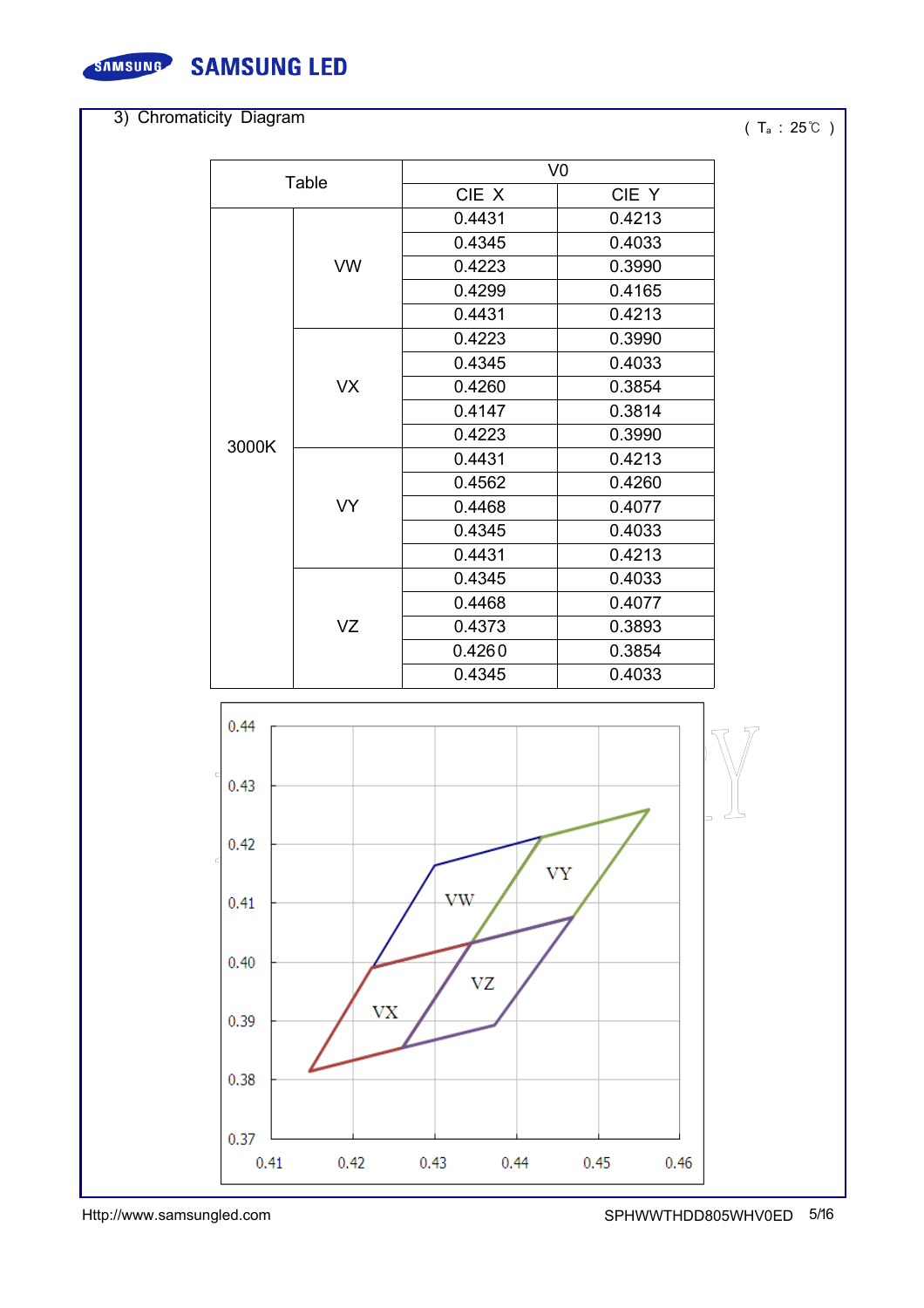### **SAMSUNG SAMSUNG LED**

### 4. Typical Characteristics Graph

\* These graphs show typical values.



 $(T_a = 25^{\circ}C)$ 





### NOTE : Kiethley max current 1A (compliance 63v) Radiation Pattern **Color x,y vs. Forward current**



### CCT vs. Forward current Relative Spectral Emission



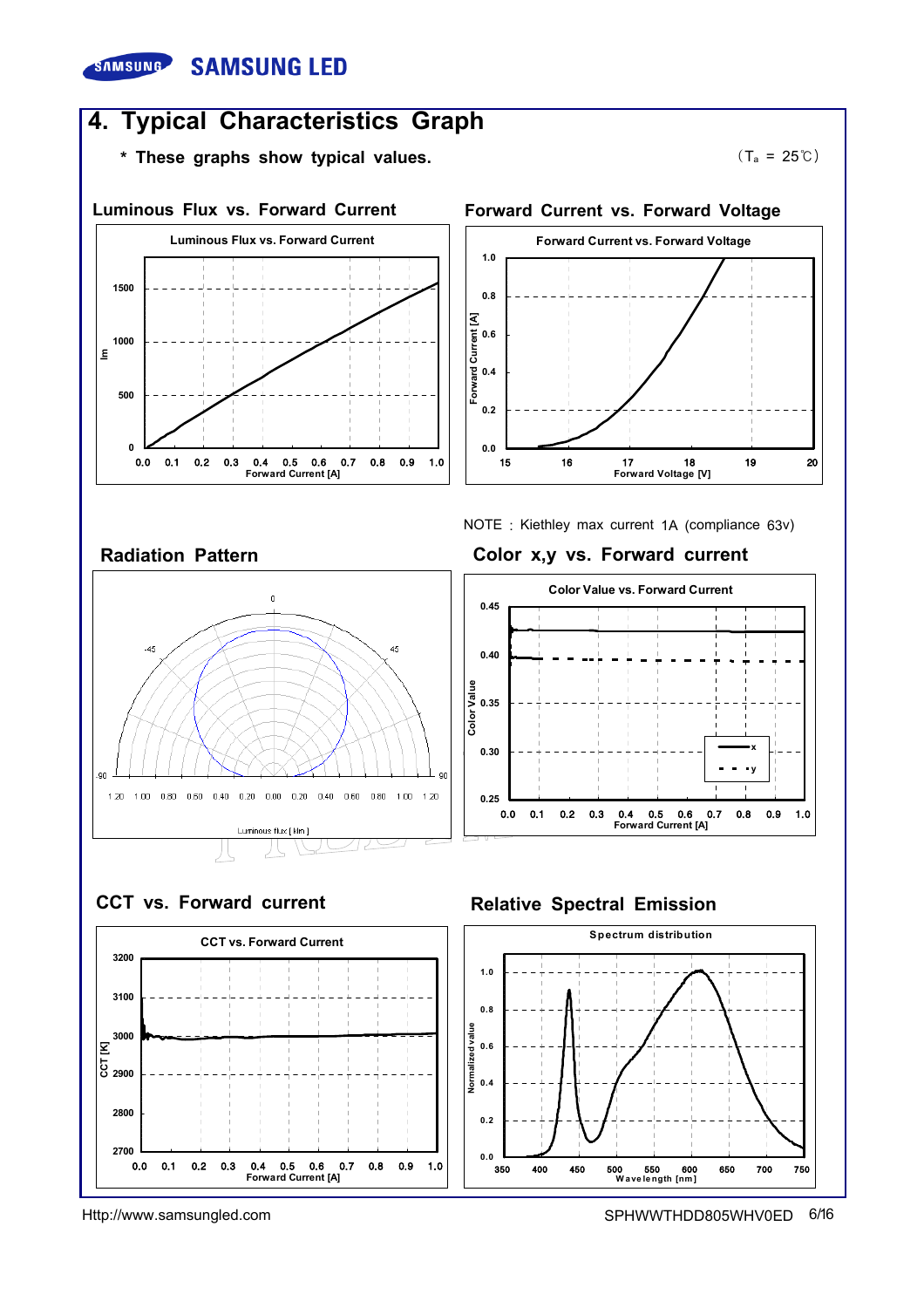



### Relative Luminous Flux vs. Temperature Derating curve

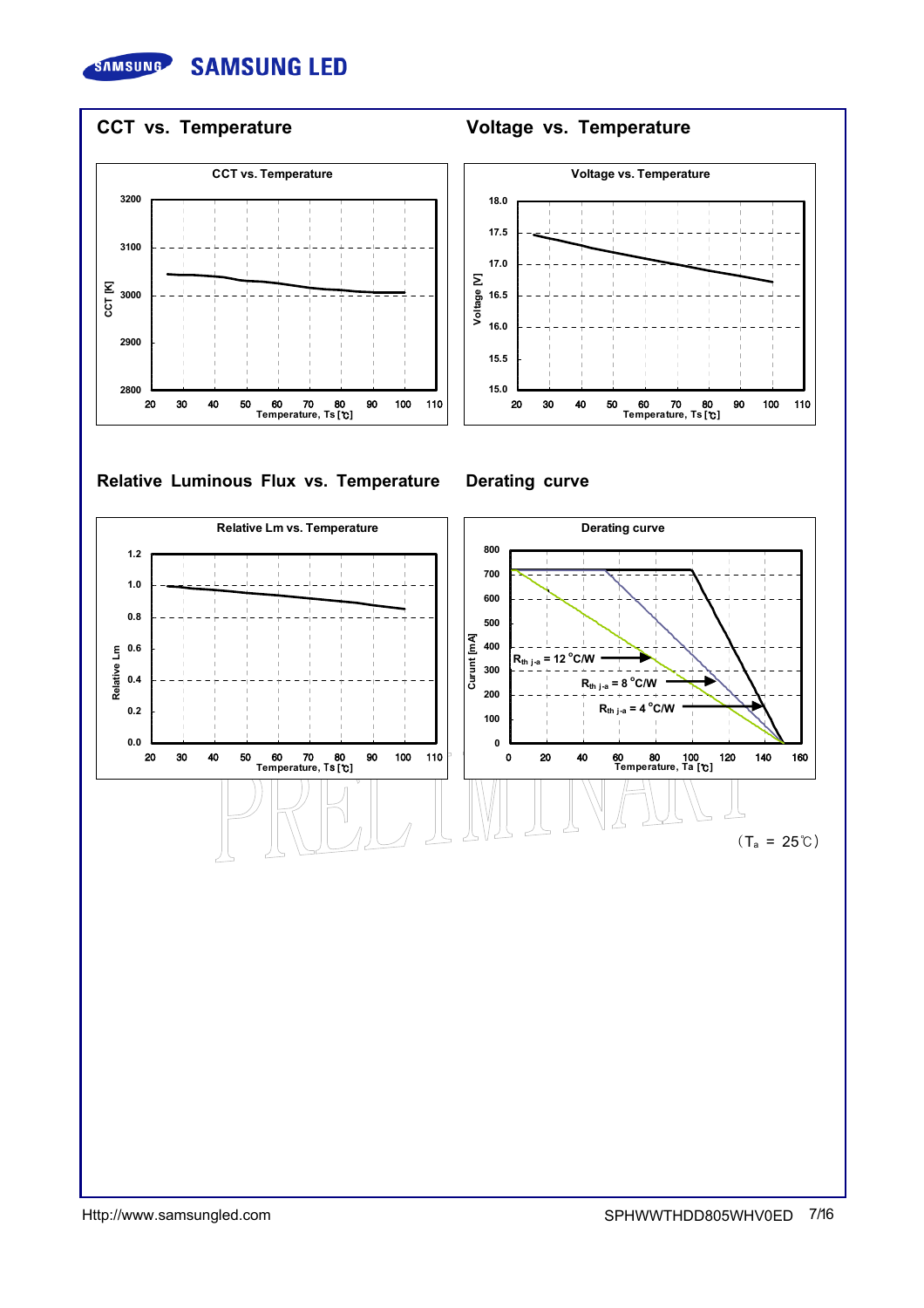

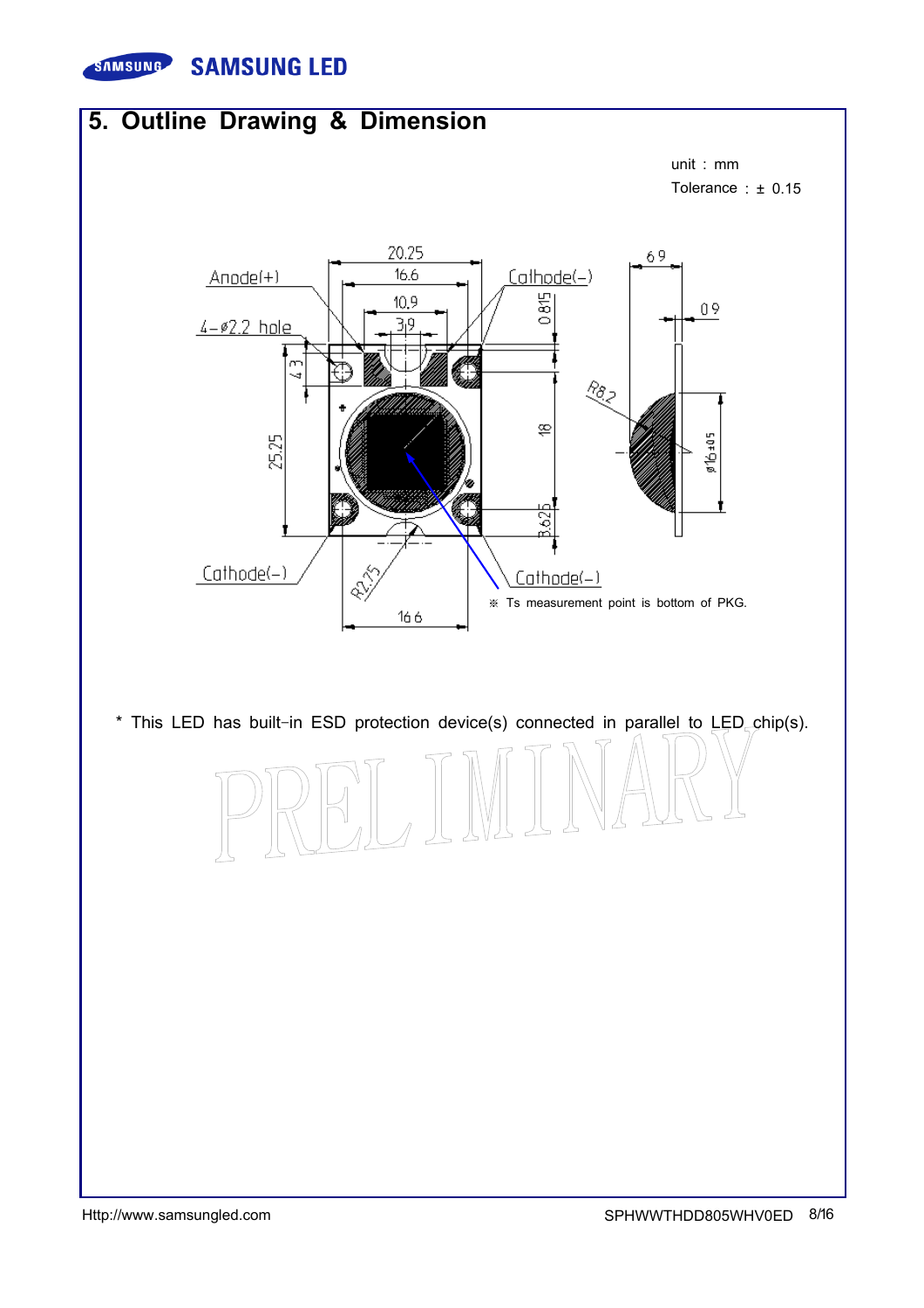

## 6. Reliability Test Items and Conditions

### 1) Test Items

| <b>Test Items</b>                         | <b>Test Conditions</b>                                                                      | <b>Test</b><br><b>Hours/Cycles</b> |
|-------------------------------------------|---------------------------------------------------------------------------------------------|------------------------------------|
| Room Temperature life<br>test             | 25°C, DC $I_F$ = Max                                                                        | 1,000 h                            |
| High Temperature<br>humidity life test    | 85°C, 85% RH, DC T <sub>i</sub> = Max                                                       | 1,000 h                            |
| High Temperature life<br>test             | 85°C, DC T <sub>i</sub> = Max                                                               | 1,000 h                            |
| Low Temperature life<br>test              | $-40^{\circ}$ C, DC 460 mA                                                                  | 1,000 h                            |
| High Temperature<br>Storage               | 120℃                                                                                        | 1,000 h                            |
| Low Temperature<br>Storage                | -40℃                                                                                        | 1,000 h                            |
| <b>Thermal Shock</b>                      | $-40$ / 120 $\degree$ C, each 30 min                                                        | 200 cycles                         |
| Temperature humidity<br>Cycle On/Off test | $-40$ / 85 $\degree$ C, each 20 min, 100 min transfer<br>Power On/off each 5 min, DC 460 mA | 100 cycles                         |
| Reflow (Pb-Free)                          | Peak $260 \pm 5^\circ$ for 10 sec                                                           | 3 times                            |
| ESD(HBM)                                  | $R1$ : 10 MQ , $R2$ : 1.5 kQ , C : 100 pF                                                   | 5 times<br>$(\pm 2$ kV)            |

| 2) Criteria for Failure |        |            |
|-------------------------|--------|------------|
|                         | -- - - | $1.3 - 14$ |

| <b>Item</b>     | Symbol      | Limit<br><b>Test Condition</b> |                     |                     |
|-----------------|-------------|--------------------------------|---------------------|---------------------|
|                 |             | $[T_a = 25^{\circ}C]$          | Min.                | Max.                |
| Forward Voltage | $V_{\rm F}$ | 460 mA                         | $L.S.L. \times 0.9$ | U.S.L. $\times$ 1.1 |
| Luminous flux   | Im          | 460 mA                         | $L.S.L. \times 0.7$ | U.S.L. $\times$ 1.3 |

\* U.S.L. : Upper Standard Level L.S.L. : Lower Standard Level

 $\overline{\phantom{0}}$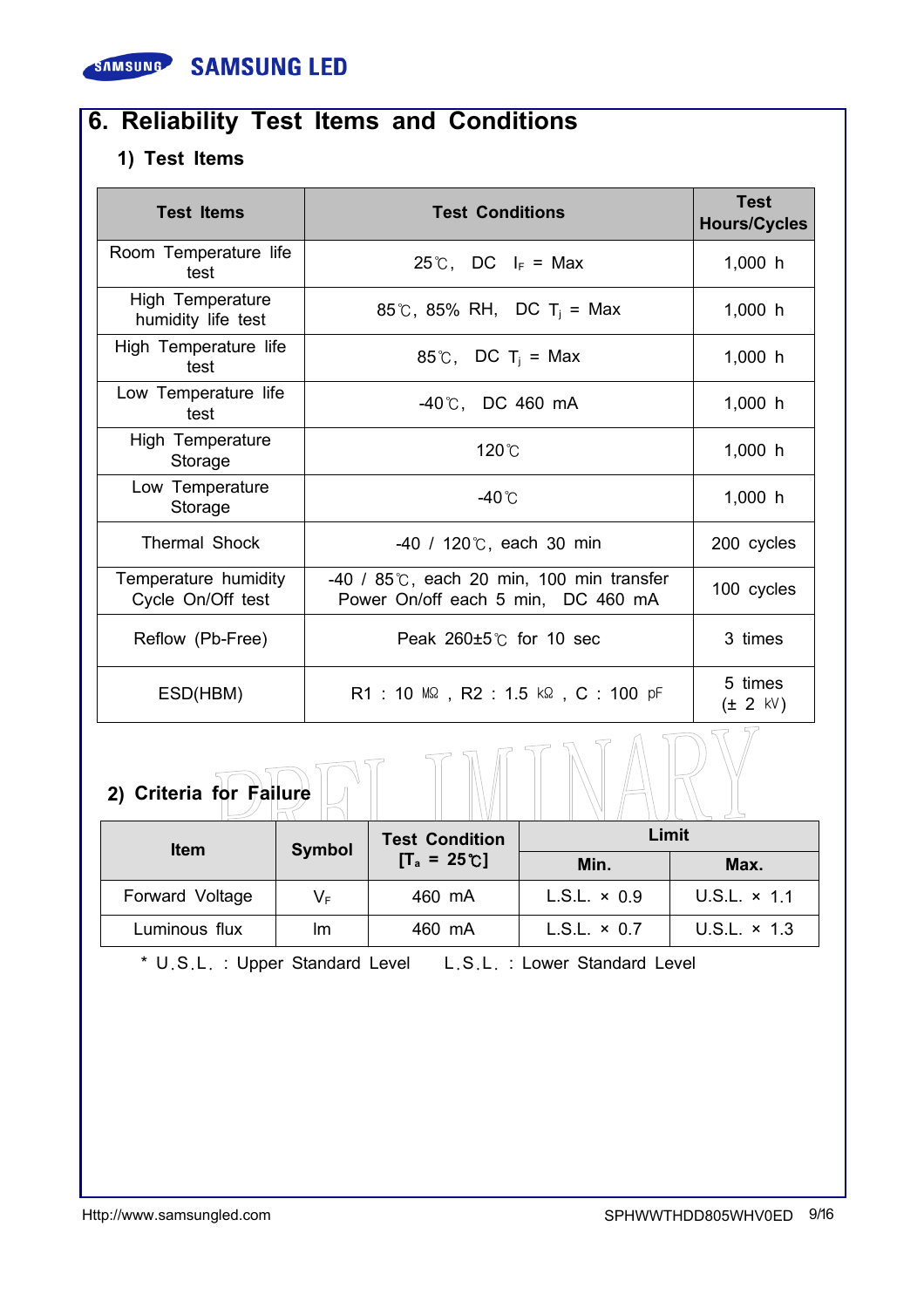

N.B) Denoted rank is the only example.

### Rank Code

- $\overline{a}$  (b) : Forward Voltage (V<sub>F</sub>) Rank (refer to page. 3)
- ⓒⓓ : Chromaticity Coordinate Rank (refer to page. 4)
- $(\widehat{e})(\widehat{f})$  : Luminous Flux  $(\Phi_{V})$  Rank (refer to page. 3)

### 8. Lot Number

The Lot number is composed of the following characters

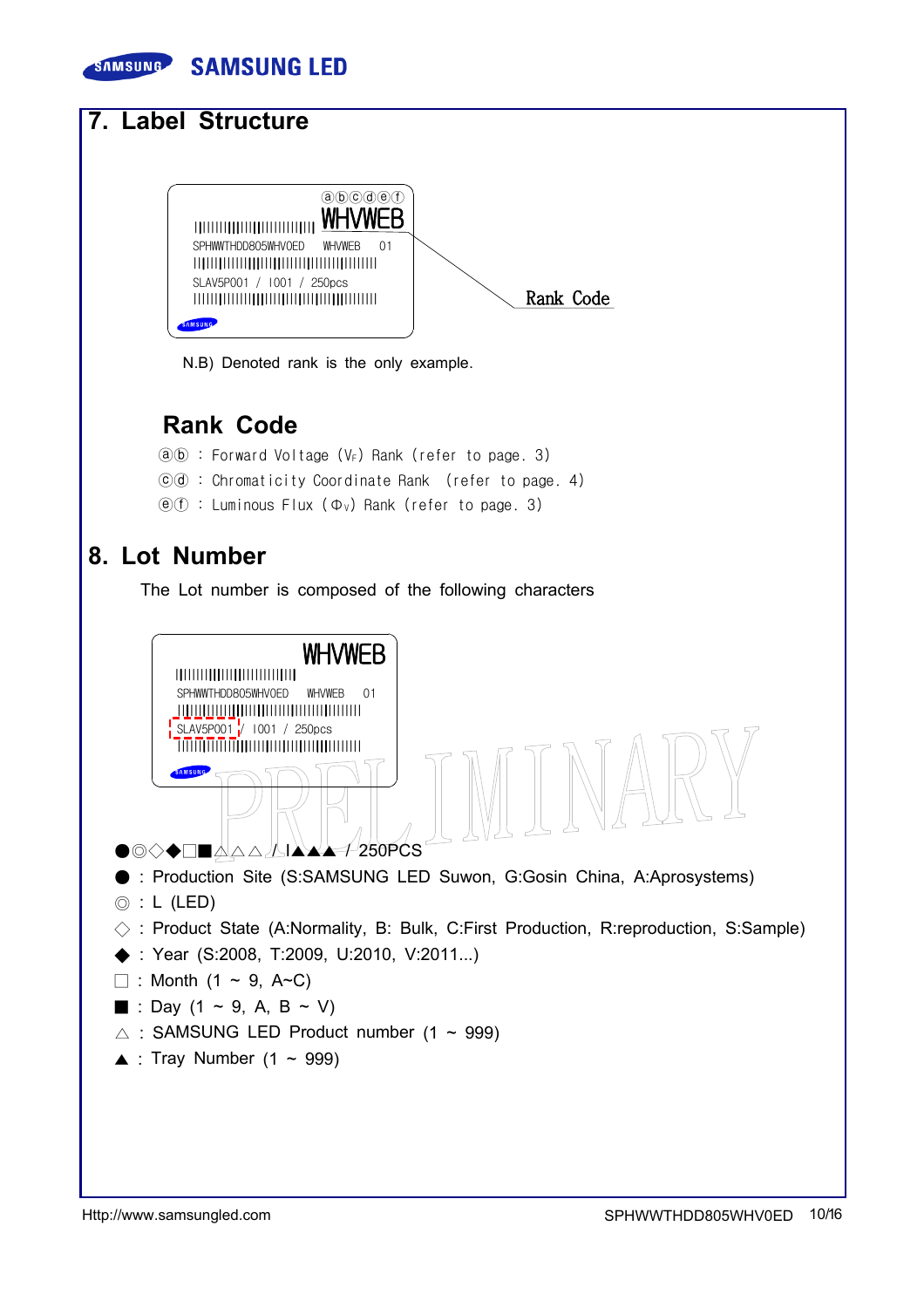



- (1) Quantity : 50 Pcs / Tray
- (2) Cumulative Tolerance : Cumulative Tolerance/Tray is less than ±2 ㎜
- (3) Adhesion Strength of Cover Tape : Adhesion strength to be 0.1-0.7N when the cover tape is turned off from the carrier tape at 10 ℃ angle to be the carrier tape.
- (4) Packaging : P/N, Manufacturing data Code No. and quantity to be indicated on a damp proof Package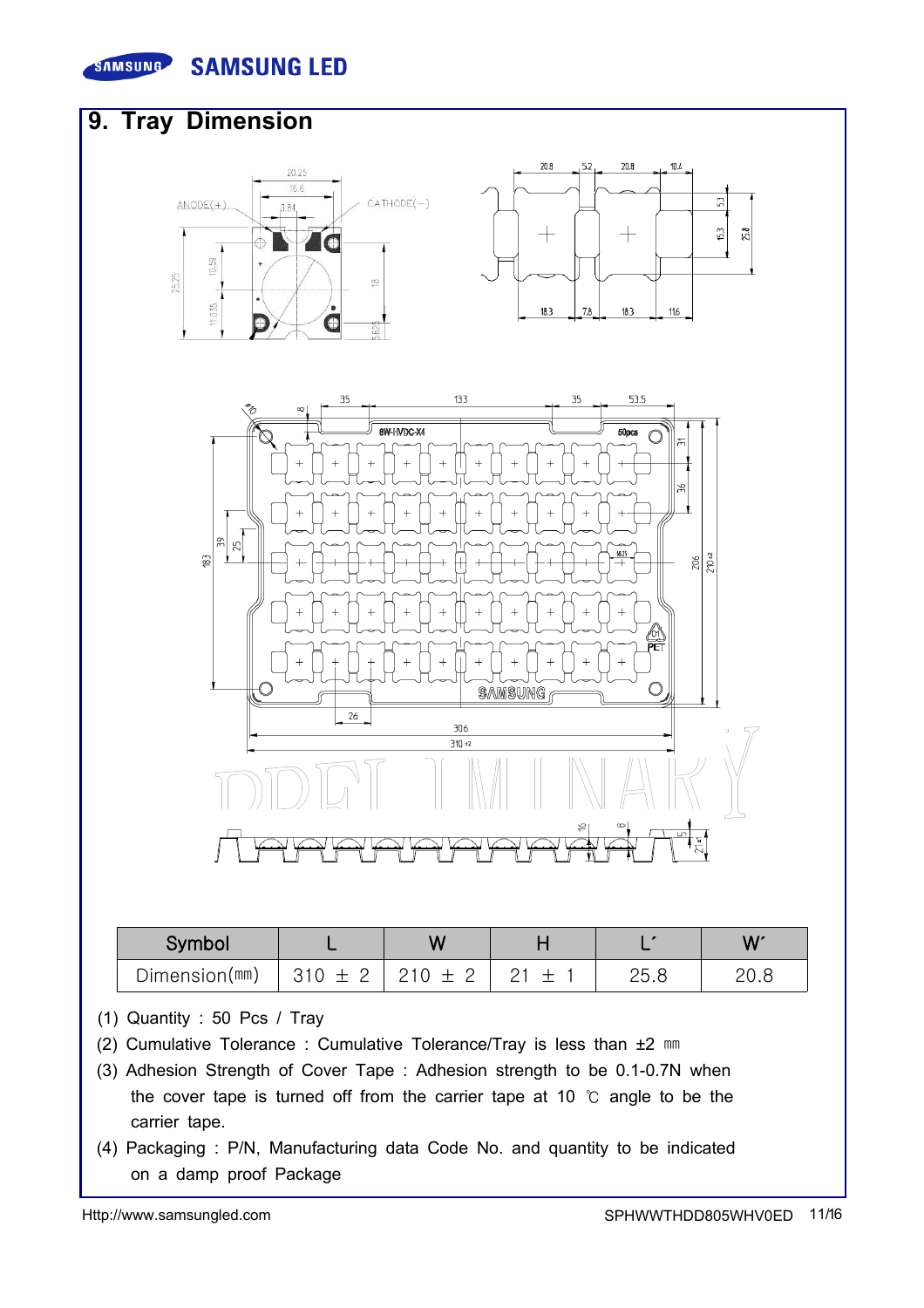



Http://www.samsungled.com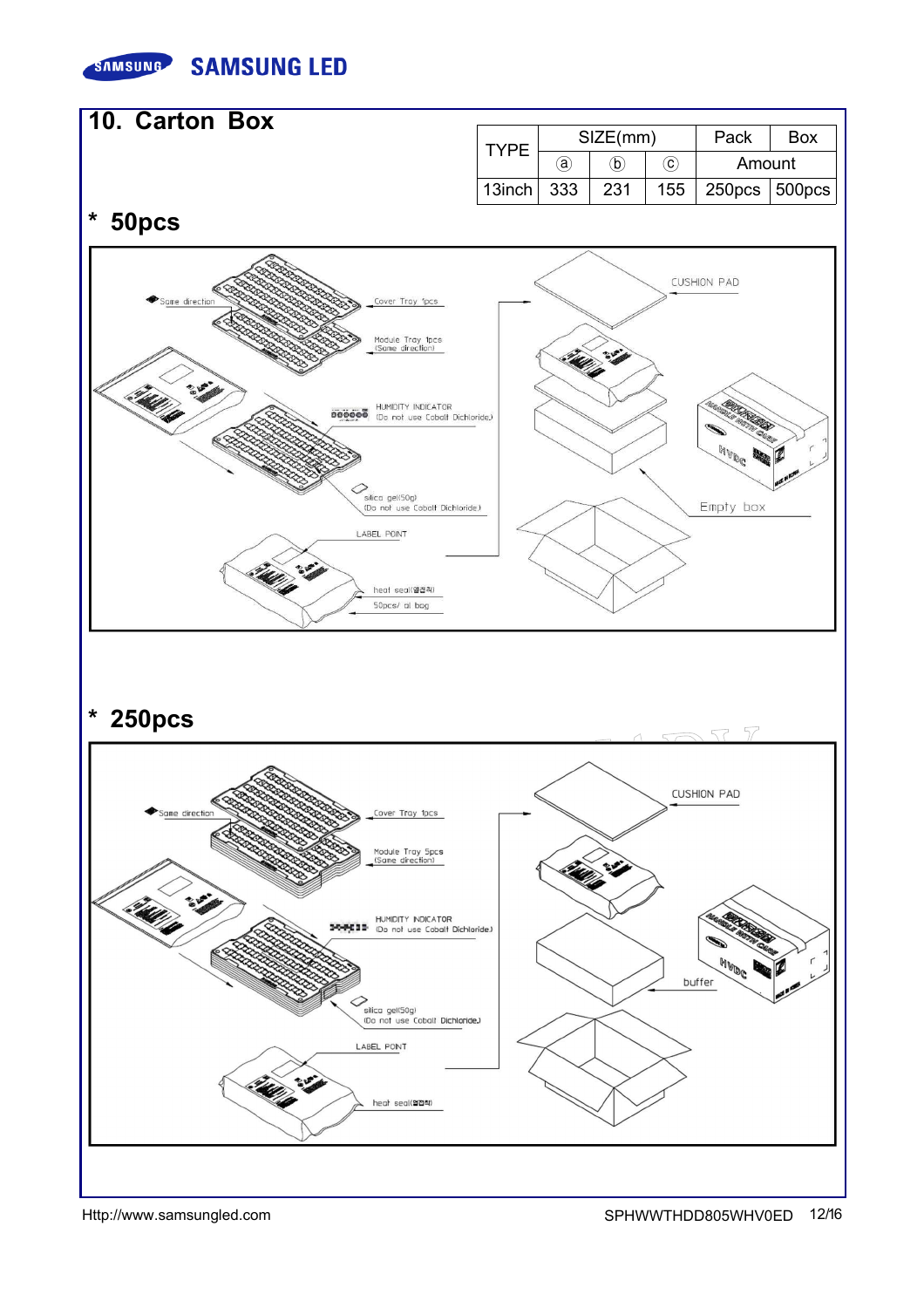

\* 500pcs



## \* Out box

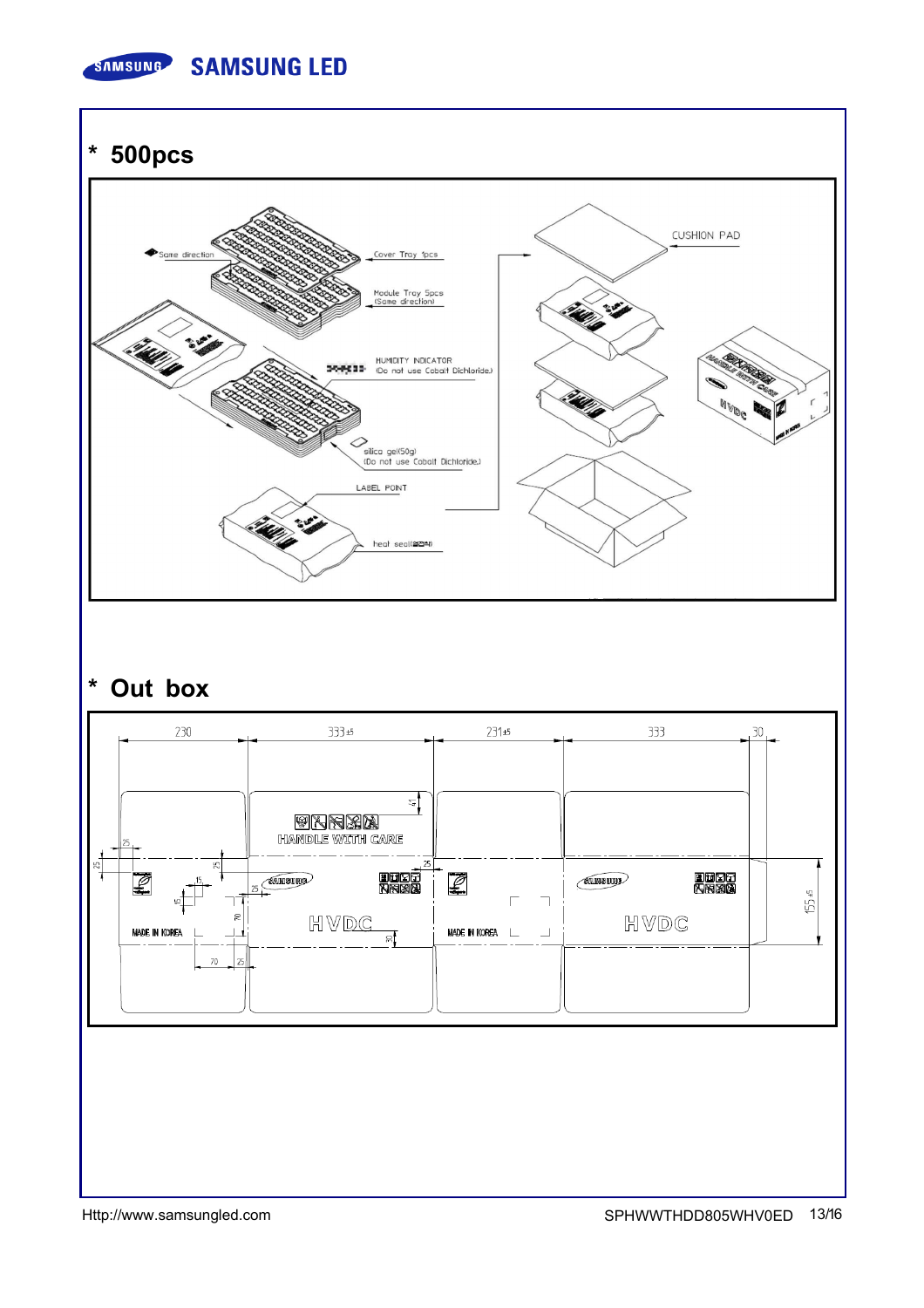

**SAMSUNG LED** 



Http://www.samsungled.com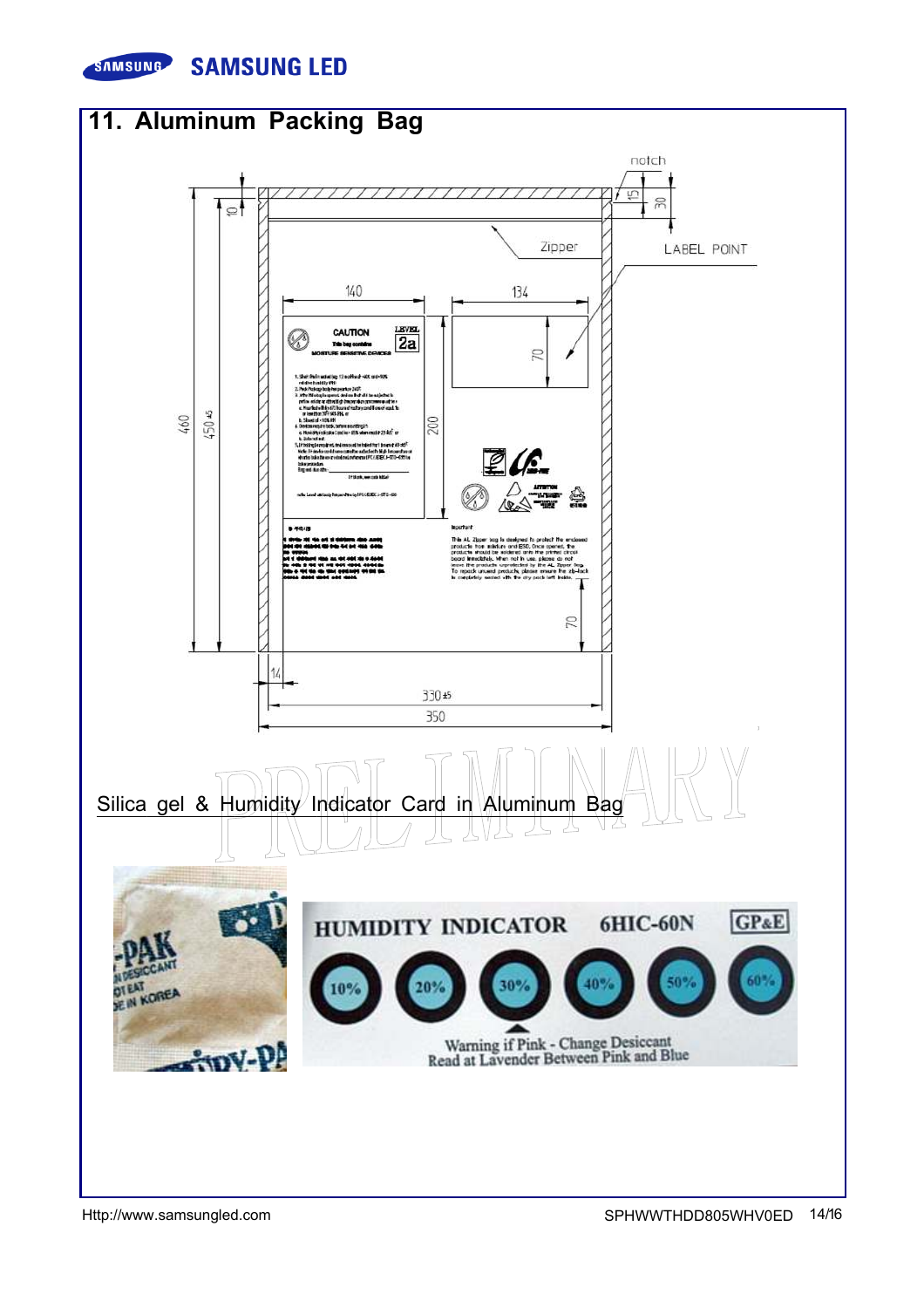### **SAMSUNG SAMSUNG LED**

### 12. Precaution for use

- 1) For overcurrent-protection, customers are recommended to apply resistors connected in series with the LEDs to mitigate sudden change of the forward current caused by shift of the forward voltage.
- 2) This device should not be used in any type of fluid such as water, oil, organic solvent, etc. When cleaning is required, IPA is recommended as cleaning agent. Solvent-based cleaning agent such as Zestron $(P)$  may damage the silicone resins used in the device.
- 3) When the device is in operation, the forward current should be carefully determined considering the maximum ambient temperature and the corresponding junction temperature.
- 4) LEDs must be stored in a clean environment. If the LEDs are to be stored for 3 months or more after being shipped from Samsung LED, they should be packed with a nitrogen-filled container.

(Shelf life of sealed bags: 12 months, temp. 0~40℃, 0~90%RH)

- 5) After storage bag is open, device subject to soldering, solder reflow, or other high temperature processes must be:
	- a. Mounted within 672 hours (28 days) at an assembly line with a condition of no more than 30℃/60%RH.
	- b. Stored at <10% RH.
- 6) Repack unused Products with anti-moisture packing, fold to close any opening and then store in a dry place.
- 7) Devices require baking before mounting, if humidity card reading reaches 65% at 23±5℃.
- 8) Devices must be baked for 1 hours at 60±5℃, if baking is required.
- 9) The LEDs are sensitive to the static electricity and surge current. It is recommended to use a wrist band or anti-electrostatic glove when handling the LEDs. If voltage exceeding the absolute maximum rating is applied to LEDs, it may cause damage or even destruction to LED devices. Damaged LEDs may show some unusual characteristics such as increase in leakage current, lowered turn-on voltage, or abnormal lighting of LEDs at low current.